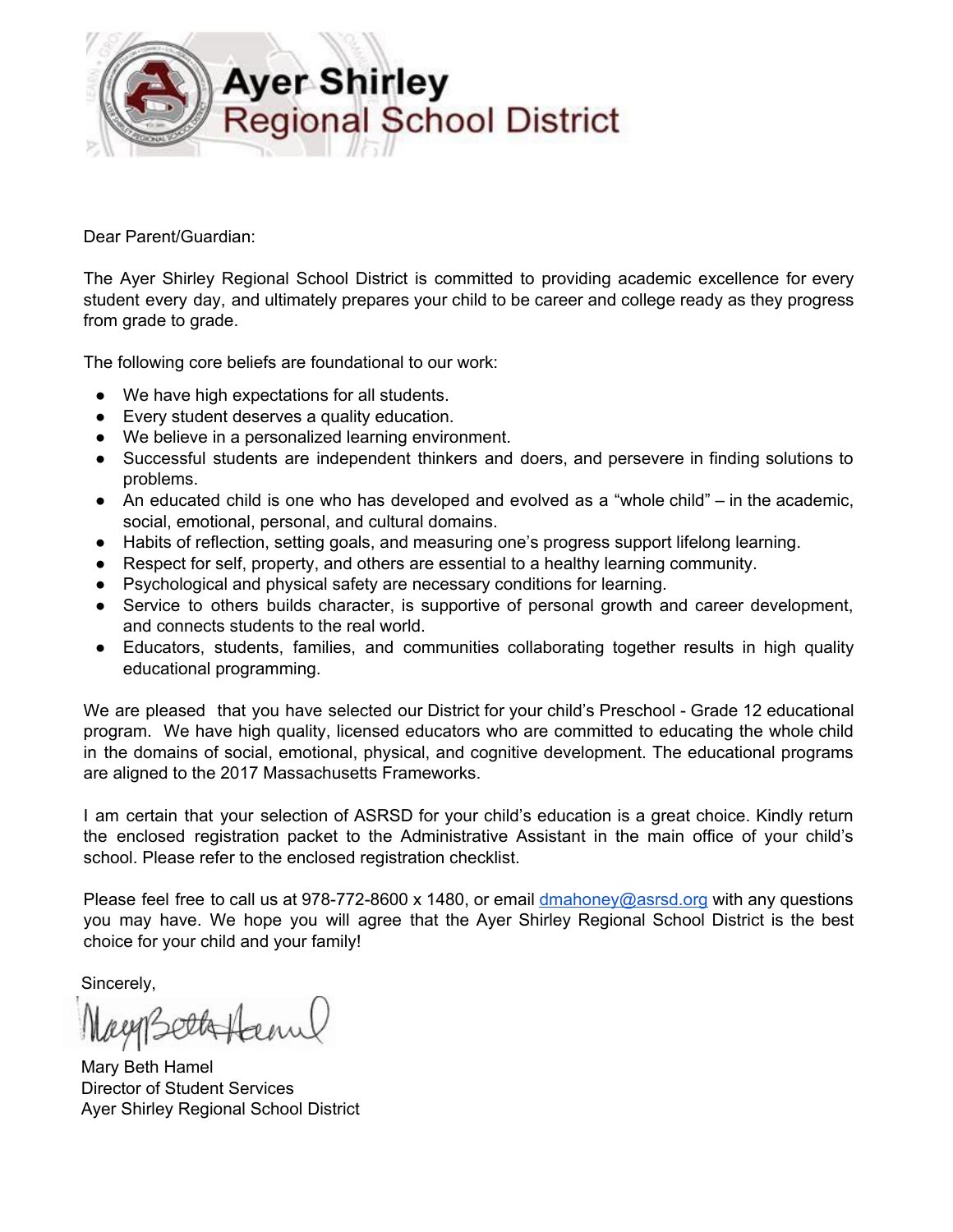

## **ASRSD Preschool & Kindergarten Registration Checklist**

Welcome to the Ayer Shirley Regional School District! We are very pleased to have you join our first class school system. To help organize your student's registration, please use the checklist below:

#### **Required Forms: These forms are mandatory for students to be officially registered**

- ❏ Birth Certificate
- ❏ Proof of residency Must have parents name on form (no exceptions to the list below)
	- utility bill (gas, electric, phone, internet, cell phone)
		- copy of lease
		- purchase and sale agreement

#### **Registration Packet:**

- ❏ Student Registration Information Form
- ❏ Home Language Survey
- ❏ Health and Emergency Information Form
- ❏ Parent Questionnaire

**Contact Information:** Please feel free to contact the school to help answer any questions you may have on the registration process or any of the forms.

| <b>K-5 Lura A White Elementary School, Shirley</b>    | <b>Pk-5 Page Hilltop Elementary School, Ayer</b>   |
|-------------------------------------------------------|----------------------------------------------------|
| <b>Elizabeth Lewis, Principal</b>                     | <b>Fred Deppe, Principal</b>                       |
| Sandra Ferguson, Admin Assistant, extension 1100      | Gail Januskiewicz, Admin Assistant, extension 1401 |
| Tracey Sargent, Admin Assistant, extension 1160       | Peggy Carlson, Admin Assistant, extension 1402     |
| <b>Special Education Department, Ayer and Shirley</b> | <b>Early Childhood Education, Ayer and Shirley</b> |
| <b>Tara Bozek, Special Education Director</b>         | Mary Beth Hamel, Early Childhood Coordinator       |
| Linda Harrington, Admin Assistant, extension 1408     | Doreen Mahoney, Admin Assistant, extension 1480    |

**Website:** Please visit the Ayer Shirley Regional School District's website for all these forms and any other information you need to register your student! [www.asrsd.org](http://www.asrsd.org/)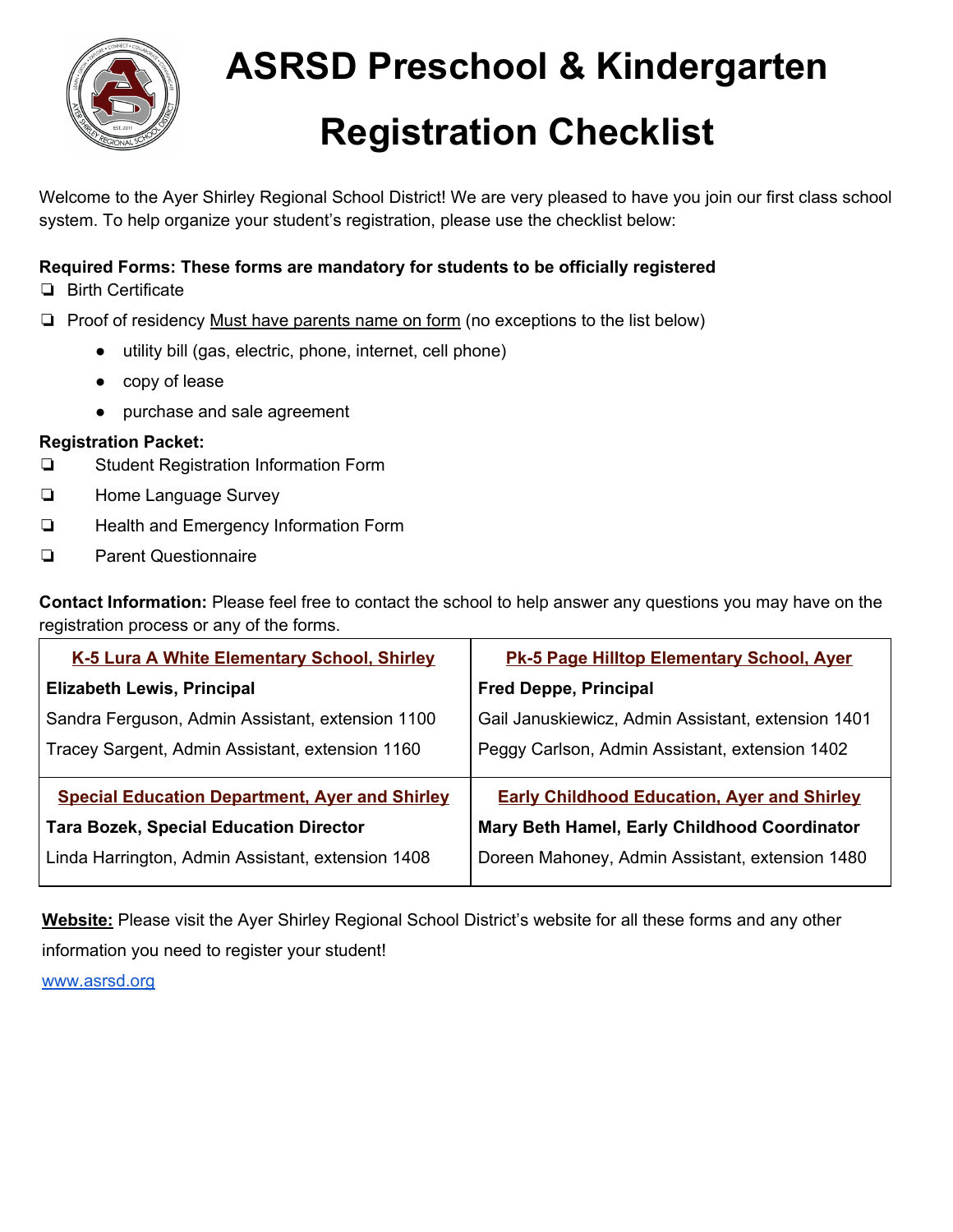

## **Ayer Shirley Regional School District Student Registration Information (Please complete entire packet for each child)**

#### **IMPORTANT:**

Are you enrolling more than ONE student?  $\Box$  Yes  $\Box$  No

If yes, are you enrolling students in more than ONE school in the district?  $\Box$  Yes  $\Box$  No

| <b>Student Information</b>                                                                                                                      |                       |                                                           |                                                                 |
|-------------------------------------------------------------------------------------------------------------------------------------------------|-----------------------|-----------------------------------------------------------|-----------------------------------------------------------------|
| Legal First Name                                                                                                                                |                       |                                                           | <b>Preferred Name</b>                                           |
| <b>Full Middle Name</b>                                                                                                                         |                       |                                                           | Gender<br>Male<br>Female                                        |
| Legal Last Name                                                                                                                                 |                       |                                                           | Student Email (if different than parents)                       |
| Town of Residence                                                                                                                               | Year of<br>Graduation | <b>Entering Grade Level</b>                               | Student Cell Phone (if different than parents)                  |
| <b>Enrolling School</b><br>Page Hilltop (Preschool - grade 5)                                                                                   |                       | <b>Upcoming School Year</b><br><b>Current School Year</b> |                                                                 |
|                                                                                                                                                 |                       |                                                           |                                                                 |
| City of Birth                                                                                                                                   | <b>State of Birth</b> | Country of Birth                                          | Date of Birth (MM/DD/YYYY)                                      |
| Student's Residential Address (street address<br>required)                                                                                      |                       |                                                           | Student's Mailing Address (if different from residence; PO Box) |
| Mother<br><b>Student Lives With:</b><br><b>Both Parents</b><br>Father<br>Legal Guardian<br>State Ward<br>Foster Home<br>Other (please specify): |                       |                                                           |                                                                 |
| Primary Phone                                                                                                                                   | Secondary Phone       |                                                           | *Auto Alert Phone (indicate Home or Cell)                       |
| Cell<br>Home<br>Cell<br>Home                                                                                                                    |                       |                                                           |                                                                 |
| * Auto Alert Phone number is the number called in the event of school closing and important announcements. If not                               |                       |                                                           |                                                                 |

indicated, the Home Phone will be used. If student custody is shared, two phone numbers can be entered; please indicate which parent is associated with each number.

| <b>Siblings</b> |                                                |     |                         |                    |                        |
|-----------------|------------------------------------------------|-----|-------------------------|--------------------|------------------------|
| <b>Name</b>     | <b>Registering at</b><br><b>ASRSD</b> (yes/no) | Age | <b>School Attending</b> | <b>Grade Level</b> | Lives with<br>student? |
|                 |                                                |     |                         |                    | No<br>Yes              |
| 2.              |                                                |     |                         |                    | <b>No</b><br>Yes       |
| 3.              |                                                |     |                         |                    | No<br>Yes              |
| 4.              |                                                |     |                         |                    | No<br>Yes              |
| 5.              |                                                |     |                         |                    | Yes<br>No              |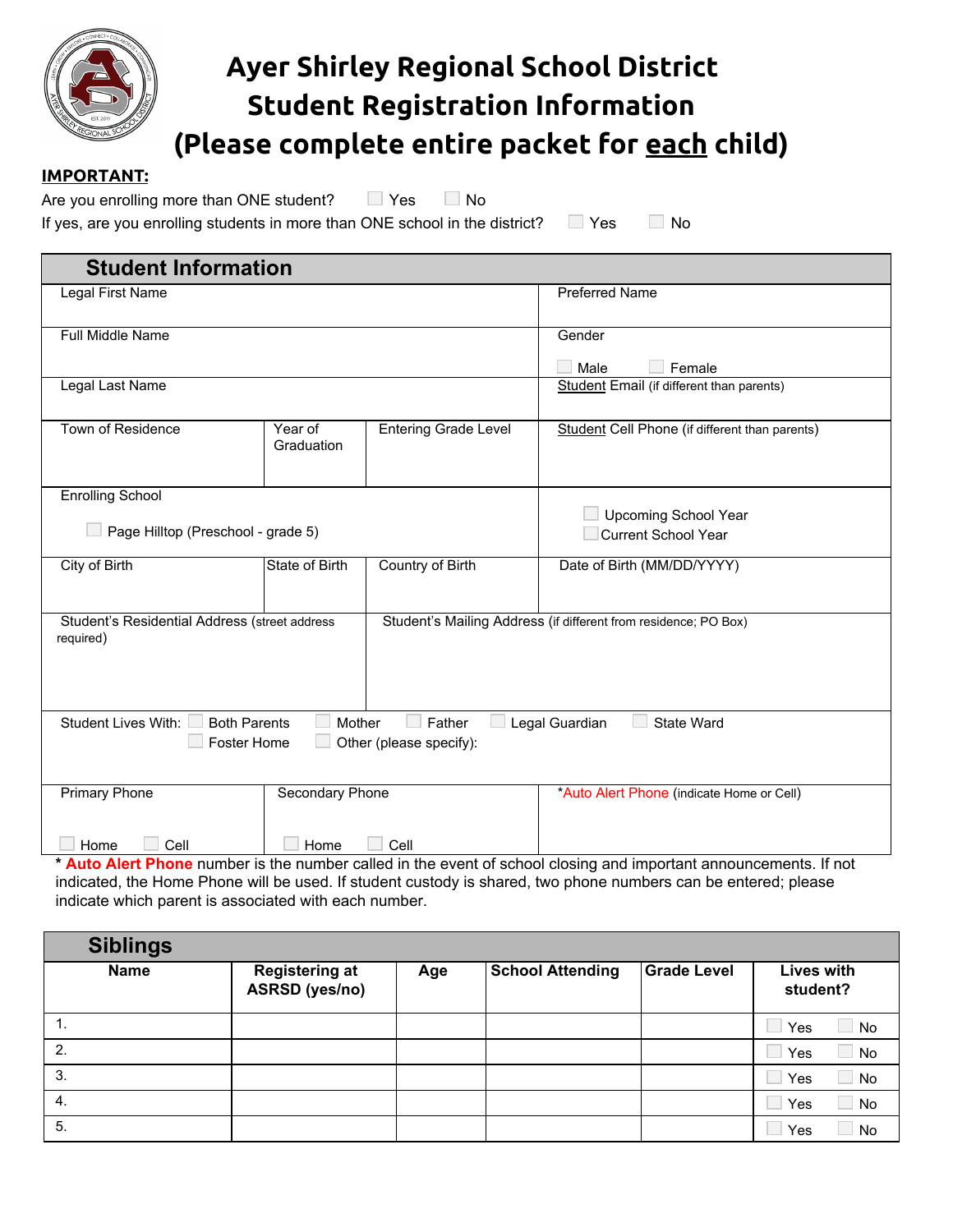| <b>Parent/Guardian 1 (Primary Contact)</b> |                                           |                                 |
|--------------------------------------------|-------------------------------------------|---------------------------------|
| Legal First Name:                          | Middle Name:                              | Preferred Name:                 |
| Legal Last Name:                           | Gender:<br>Male                           | Female                          |
| Guardian's Email:                          |                                           |                                 |
| Workplace:                                 |                                           |                                 |
| *Relationship (see below for definitions)  | *Legal Status (see below for definitions) |                                 |
| Can Dismiss Student?   Yes  <br>No         | Can Receive Student?                      | $Yes \Box No$                   |
| Lives with Student? I<br>∟ Yes<br>No.      | Receives Mail?<br>Yes                     | No (default will be Guardian 1) |
| Address:                                   | Same as Student?                          | Address Type                    |
|                                            | $Yes \Box No$<br>i s                      | Home Mail Work                  |
|                                            |                                           | Other                           |
| Home Phone:                                | Cell Phone:                               |                                 |
| Work Phone:                                | Other Phone: (specify)                    |                                 |

| <b>Parent/Guardian 2</b>                           |                                                           |                                                                                                      |  |  |
|----------------------------------------------------|-----------------------------------------------------------|------------------------------------------------------------------------------------------------------|--|--|
| Legal First Name:                                  | Middle Name:                                              | Preferred Name:                                                                                      |  |  |
| Legal Last Name:                                   | Male<br>Gender: L                                         | Female                                                                                               |  |  |
| Guardian's Email:                                  |                                                           |                                                                                                      |  |  |
| Workplace:                                         |                                                           |                                                                                                      |  |  |
| *Relationship (see below for definitions)          | *Legal Status (see below for definitions)                 |                                                                                                      |  |  |
| Can Dismiss Student?   Yes  <br><b>No</b>          | Can Receive Student?   Yes  <br><b>No</b>                 |                                                                                                      |  |  |
| Lives with Student? $\Box$ Yes $\Box$<br><b>No</b> | Receives Mail?   Yes  <br>No (default will be Guardian 1) |                                                                                                      |  |  |
| Address:                                           | Same as Student?                                          | Address Type                                                                                         |  |  |
|                                                    | $\Box$ Yes $\Box$ No                                      | Home Mail Work<br>Other                                                                              |  |  |
| Home Phone:                                        | Cell Phone:                                               |                                                                                                      |  |  |
| Work Phone:                                        | Other Phone: (specify)                                    |                                                                                                      |  |  |
| Relationship<br>Sibling, Neighbor, Friend, Other   |                                                           | Mother, Father, Parent, Step Mother, Step Father, Step Parent, Foster Parent, Grandparent, Relative, |  |  |

#### **Legal Status Custodial Parent or Noncustodial Parent, Legal Guardian, State Ward, or Self (18+years)**

#### **Additional Information**

Please feel free to provide any additional information you would like to share: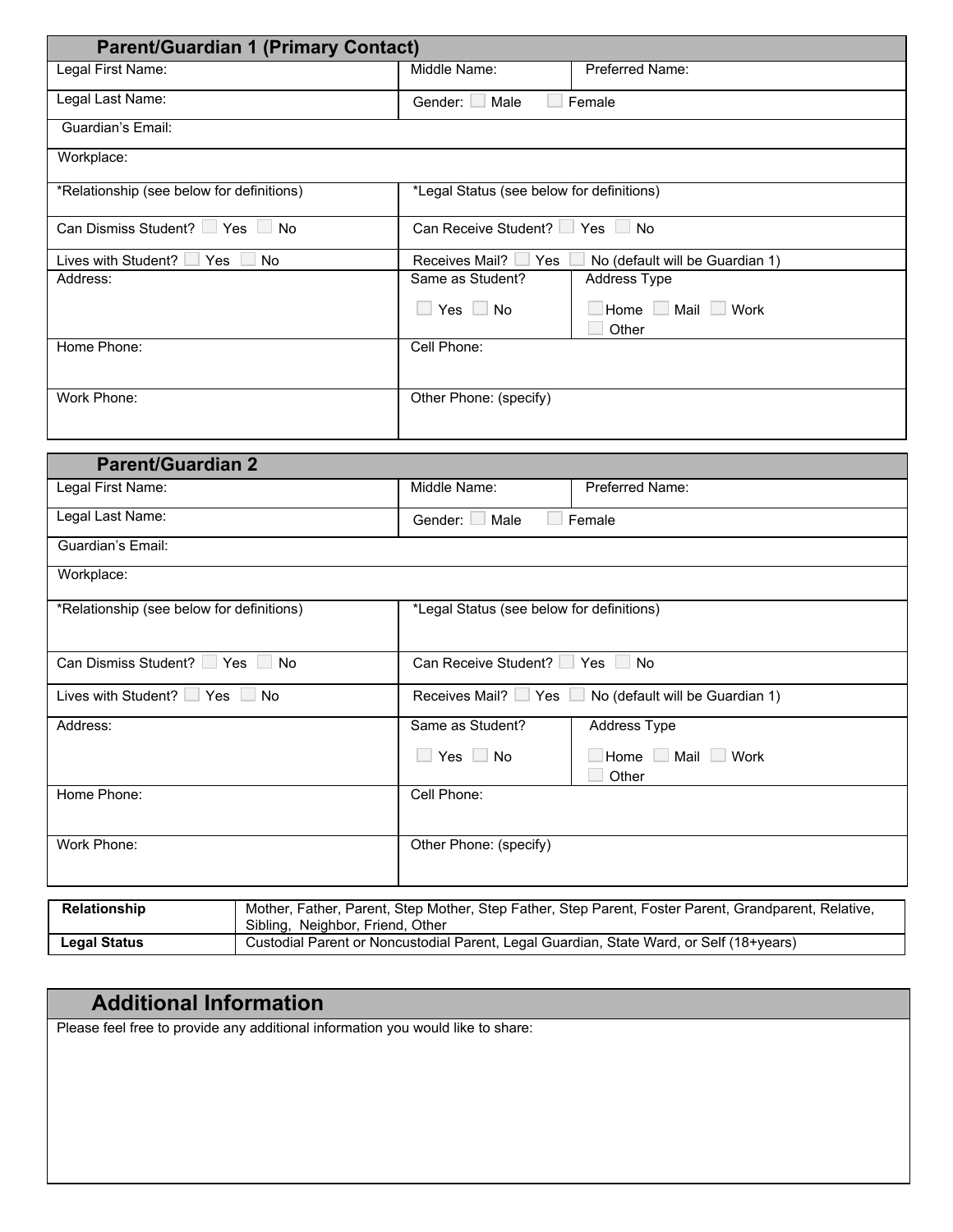| <b>Other Information</b>                                                                                                                                                                                               |                                |  |
|------------------------------------------------------------------------------------------------------------------------------------------------------------------------------------------------------------------------|--------------------------------|--|
| Has the student previously attended school at Ayer Shirley Regional?                                                                                                                                                   | Grade Level(s):                |  |
| a li<br>Yes<br>$\overline{\phantom{a}}$ No                                                                                                                                                                             |                                |  |
| Has the student previously attended another school district?<br>Yes<br>No                                                                                                                                              | If Yes, In State?<br>Yes<br>No |  |
| Previous School and City/State                                                                                                                                                                                         | <b>Public School</b>           |  |
|                                                                                                                                                                                                                        | Private School                 |  |
|                                                                                                                                                                                                                        |                                |  |
| Is this student School Choice?   Yes  <br>No<br>If yes, which town and state does the student currently reside in?                                                                                                     |                                |  |
|                                                                                                                                                                                                                        |                                |  |
| Does your child receive special education services? Ves<br>No If yes, explain:                                                                                                                                         |                                |  |
|                                                                                                                                                                                                                        |                                |  |
|                                                                                                                                                                                                                        |                                |  |
| Is the parent/guardian a member of the military? $\Box$ No $\Box$ Yes                                                                                                                                                  |                                |  |
|                                                                                                                                                                                                                        |                                |  |
| If yes, is the parent/guardian:                                                                                                                                                                                        |                                |  |
| Active duty member $\Box$ Veteran who was medically discharged or retired for 1 year or more<br>Died on active duty                                                                                                    |                                |  |
|                                                                                                                                                                                                                        |                                |  |
| Race and Ethnicity: Every school district in Massachusetts is required to report to the Department of Elementary and<br>Secondary Education student data by race and ethnicity that are set by the federal government. |                                |  |
|                                                                                                                                                                                                                        |                                |  |
| Is the student's Ethnicity Hispanic or Latino: (Check one)                                                                                                                                                             |                                |  |
| □ Yes (A person of Cuban, Mexican, Puerto Rican, South or Central American, or other Spanish culture or origin, regardless of                                                                                          |                                |  |
| race. The term "Spanish origin" can be used in addition to Hispanic or Latino)                                                                                                                                         |                                |  |
| No Not Hispanic or Latino                                                                                                                                                                                              |                                |  |
| Student's Race: (Check one or more)                                                                                                                                                                                    |                                |  |
| American Indian or Alaskan Native - A person having origins in any of the original peoples of North or South America (including                                                                                        |                                |  |
| South America), and who maintains tribal affiliations of community attachment                                                                                                                                          |                                |  |
| Asian - A person having origins in any of the original peoples of the Far East, Southeast Asia or the Indian subcontinents                                                                                             |                                |  |
| including, for example, Cambodia, China, India, Japan, Korea, Malaysia, Pakistan, the Philippine Islands, Thailand and Vietnam                                                                                         |                                |  |
| Black or African American - A person having origins in any of the black racial groups of Africa                                                                                                                        |                                |  |
| Native Hawaiian or Other Pacific Islander - A person having origins in any of the originals of Hawaii, Guam, Samoa, or other<br>Pacific Islands                                                                        |                                |  |
| White - A person having origins in any of the original peoples of Europe, the Middle East, or North Africa                                                                                                             |                                |  |

| <b>Emergency Contact Information</b>                                       |                                                                                                                                          |                                           |
|----------------------------------------------------------------------------|------------------------------------------------------------------------------------------------------------------------------------------|-------------------------------------------|
| <b>Local Emergency</b><br><b>Contact 1</b>                                 | Name                                                                                                                                     | Phone                                     |
| (a neighbor, a close friend,<br>or relative)                               | Address                                                                                                                                  | *Relationship (see below for definitions) |
| <b>Local Emergency</b><br><b>Contact 2</b><br>(a neighbor, a close friend, | Name                                                                                                                                     | Phone                                     |
| or relative)<br>Address                                                    |                                                                                                                                          | *Relationship (see below for definitions) |
| <b>Relationship</b>                                                        | Mother, Father, Parent, Step Mother, Step Father, Step Parent, Foster Parent, Grandparent, Relative,<br>Sibling, Neighbor, Friend, Other |                                           |

| <b>Signature</b>    |                                                                                         |
|---------------------|-----------------------------------------------------------------------------------------|
|                     |                                                                                         |
| <b>Legal Status</b> | Custodial Parent or Noncustodial Parent, Legal Guardian, State Ward, or Self (18+years) |
|                     | Sibilng, Neignbor, Friend, Other                                                        |

| <b>Production</b>            |              |
|------------------------------|--------------|
| Signature of Parent/Guardian | Date         |
|                              |              |
|                              |              |
| <b>Print Name</b>            | Relationship |
|                              |              |
|                              |              |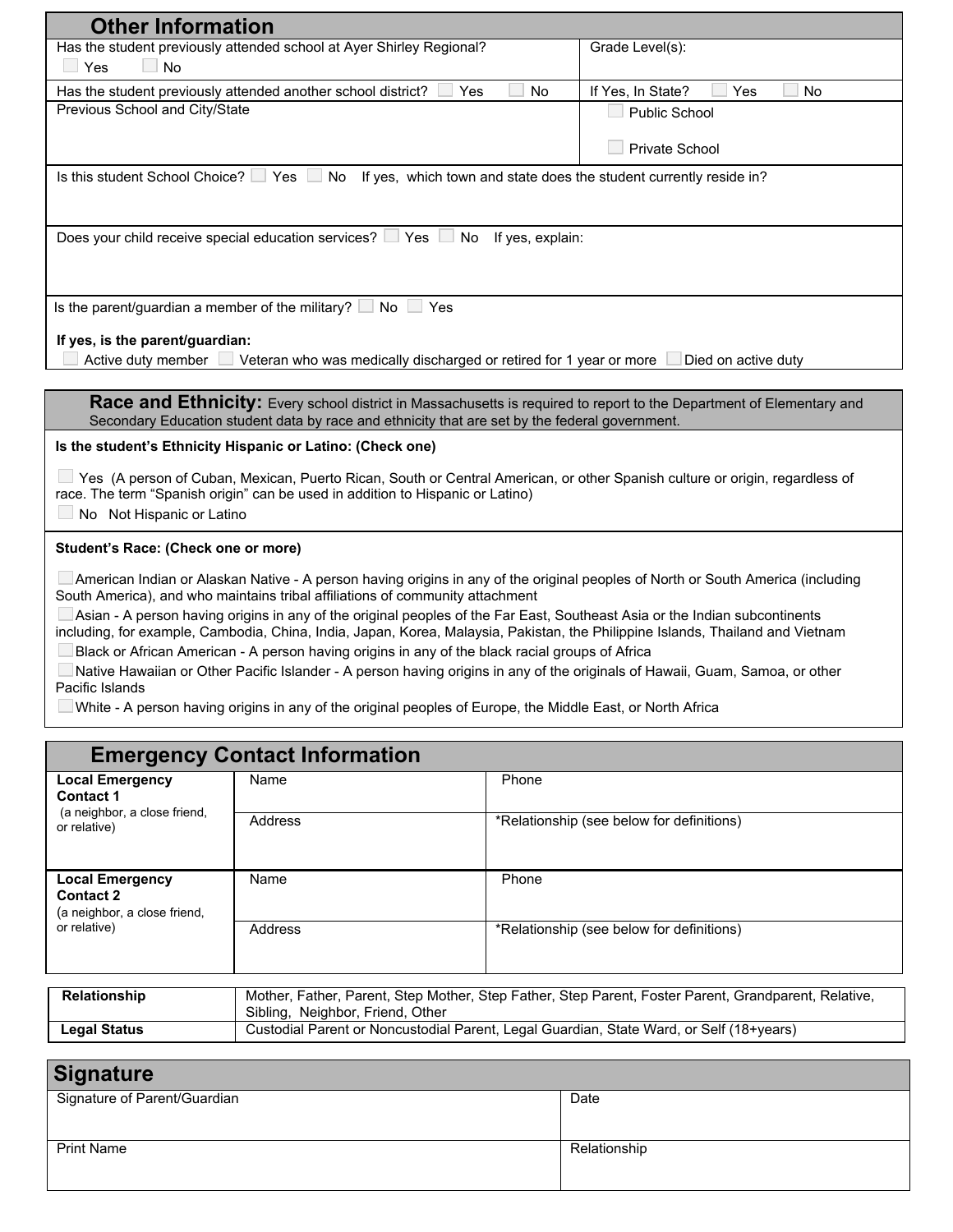

## **Ayer Shirley Regional School District Home Language Survey**

Massachusetts Department of Elementary and Secondary Education regulations require that all schools determine the language(s) spoken in each student's home in order to identify their specific language needs. This information is essential in order for schools to provide meaningful instruction for all students. If a language other than English is spoken in the home, the District is required to do further assessment of your child. Please help us meet this important requirement by answering the following questions. Thank you for your assistance.

| <b>Student Information</b>      |                                                     |                  |
|---------------------------------|-----------------------------------------------------|------------------|
| <b>First Name</b>               | <b>Middle Name</b>                                  | <b>Last Name</b> |
| Male<br>Female<br><b>Gender</b> | Date of Birth (mm/dd/yyyy)                          |                  |
| <b>Country of Birth:</b>        | Date first enrolled in ANY U.S. school (mm/dd/yyyy) |                  |

| <b>Questions for Parents/Guardians</b>                                       |                                                                                                                    |
|------------------------------------------------------------------------------|--------------------------------------------------------------------------------------------------------------------|
| What is the native language(s) of each parent/guardian?                      | Which language(s) are spoken with your child? (circle one)<br>Include relatives (grandparents, aunts/uncles, etc.) |
| (mother/guardian)                                                            |                                                                                                                    |
|                                                                              | sometimes<br>often<br>always<br>seldom                                                                             |
| (father/guardian)                                                            |                                                                                                                    |
|                                                                              | often<br>seldom<br>sometimes<br>always                                                                             |
| What language did your child first understand and speak?                     | Which language do you use the most with your child?                                                                |
| Which other languages does your child know?                                  | Which languages does your child use? (circle one)                                                                  |
| speak read write<br>speak read write                                         | seldom<br>sometimes<br>often<br>always                                                                             |
|                                                                              | sometimes<br>often<br>seldom<br>always                                                                             |
| Will you require written information from school in your<br>native language? | Will you require an interpreter/translator at Parent-Teacher<br>meetings?                                          |
| <b>YES</b><br><b>NO</b>                                                      | <b>YES</b><br><b>NO</b>                                                                                            |
| <b>Parent/Guardian Signature:</b>                                            |                                                                                                                    |

**Date: (mm/dd/yyyy):**

If you can't read this in English, go to <http://www.doe.mass.edu/ell/hlsurvey/> for a translated version. Please complete and return to school. Thank you!

- **● Si no puede leer esto en inglés, vaya a http://www.doe.mass.edu/ell/hlsurvey/ para una versión traducida. Por favor**
- **complete y regrese a la escuela. ¡Gracias! (Spanish) ● Se você não pode ler isso em inglês, vá para http://www.doe.mass.edu/ell/hlsurvey/ para uma versão traduzida.**

**Complete e volte para a escola. Obrigado! (Portuguese)**

- **●** 如果您无法用英文阅读,请访问**http://www.doe.mass.edu/ell/hlsurvey/**获取翻译版本。请完成并返回学校。谢谢! **(Chinese)**
- **● Si vous ne pouvez pas lire ceci en anglais, allez à http://www.doe.mass.edu/ell/hlsurvey/ pour une version traduite. Veuillez compléter et retourner à l'école. Je vous remercie! (French)**
- **● Se non puoi leggere questo in inglese, vai a http://www.doe.mass.edu/ell/hlsurvey/ per una versione tradotta. Si prega di completare e tornare a scuola. Grazie! (Italian)**
- **للحصول على نسخة مترجمة. یرجى إكمال والعودة إلالمدرسة. /hlsurvey/ell/edu.mass.doe.www://http إذا كنت لا تستطیع قراءة هذا باللغة الإنجلیزیة، انتقل إلى ● (Arabic! (شكرا**
- **●** 이것을 영어로 읽을 수 없다면**, http://www.doe.mass.edu/ell/hlsurvey/**로 가서 번역 된 버전을 찾으십시오**.** 완료하고 학교로 돌아가십시오**.** 고맙습니다**! (Korean)**
- **(Russian) Если вы не можете прочитать это на английском языке, перейдите по адресу**
- **http://www.doe.mass.edu/ell/hlsurvey/ для переведенной версии. Завершите и вернитесь в школу. Спасибо!**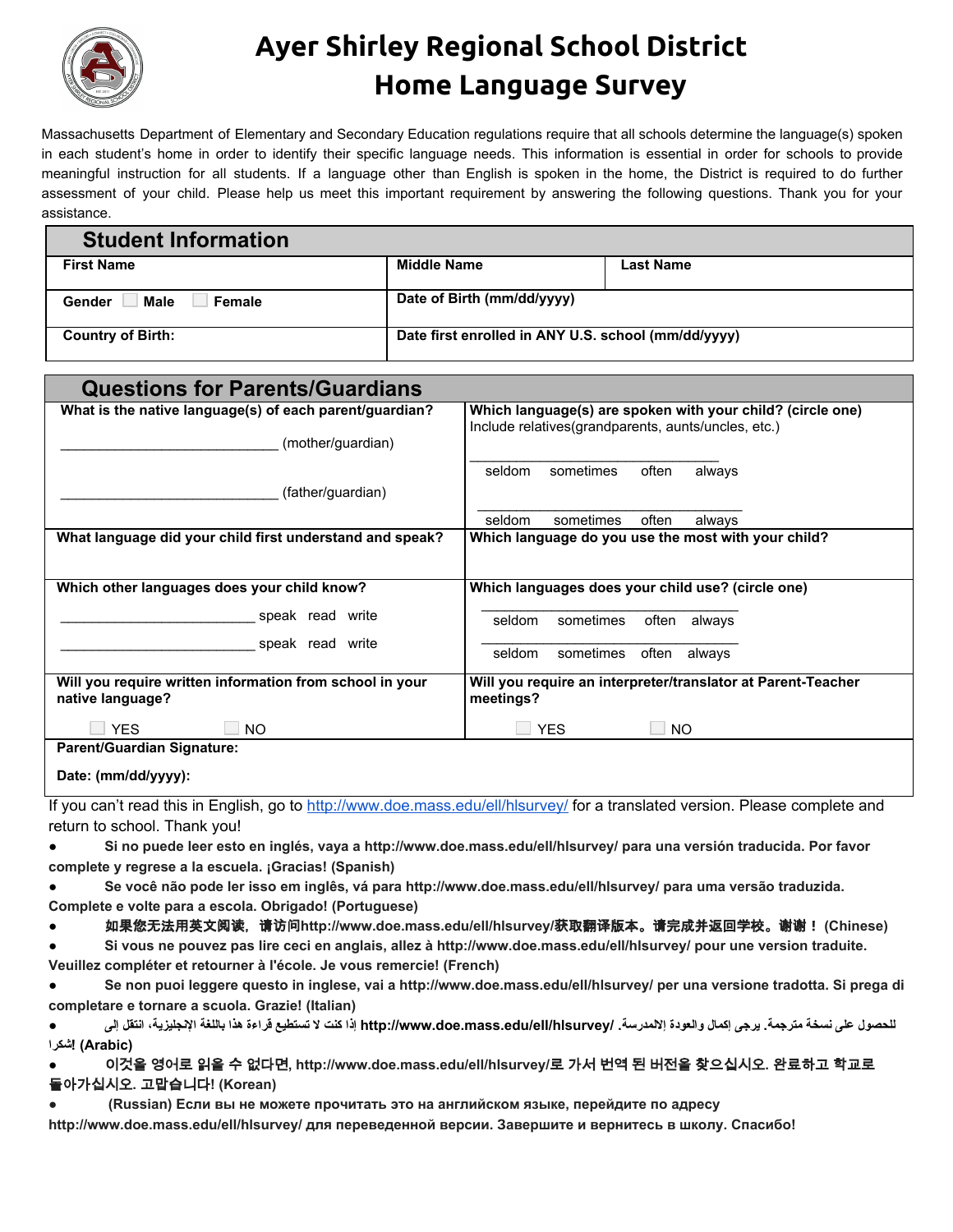## **Ayer Shirley Regional School District Health and Emergency Information Form**

The following information is requested of the parent/guardian in order for your child to receive prompt notification, and for your child to receive prompt attention in the event of serious illness or injury. These records will be kept in the health office and remain confidential.

| <b>Student Information</b>                                                                                                                                                                                                                                                                                                                                                     |  |                                                                                                             |  |
|--------------------------------------------------------------------------------------------------------------------------------------------------------------------------------------------------------------------------------------------------------------------------------------------------------------------------------------------------------------------------------|--|-------------------------------------------------------------------------------------------------------------|--|
| <b>Child's Name:</b>                                                                                                                                                                                                                                                                                                                                                           |  | Date of Birth:                                                                                              |  |
| Grade:                                                                                                                                                                                                                                                                                                                                                                         |  | Teacher/Advisor (new registrations leave blank):                                                            |  |
| Your child resides with: _____ mother _____ father ____ both parents ____ guardian/other                                                                                                                                                                                                                                                                                       |  |                                                                                                             |  |
| <b>Mother's Name:</b>                                                                                                                                                                                                                                                                                                                                                          |  | Home Phone:                                                                                                 |  |
| Address:                                                                                                                                                                                                                                                                                                                                                                       |  | Work Phone:                                                                                                 |  |
| Email:                                                                                                                                                                                                                                                                                                                                                                         |  | Mobile Phone:                                                                                               |  |
| <b>Father's Name:</b>                                                                                                                                                                                                                                                                                                                                                          |  | Home Phone:                                                                                                 |  |
| Address:                                                                                                                                                                                                                                                                                                                                                                       |  | Work Phone:                                                                                                 |  |
| Email:                                                                                                                                                                                                                                                                                                                                                                         |  | Mobile Phone:                                                                                               |  |
| Sibling(s) in the Ayer Shirley Regional School District                                                                                                                                                                                                                                                                                                                        |  |                                                                                                             |  |
| Name:                                                                                                                                                                                                                                                                                                                                                                          |  | School:                                                                                                     |  |
| Name:                                                                                                                                                                                                                                                                                                                                                                          |  | School:                                                                                                     |  |
| Name:                                                                                                                                                                                                                                                                                                                                                                          |  | School:                                                                                                     |  |
| Name:                                                                                                                                                                                                                                                                                                                                                                          |  | School:                                                                                                     |  |
| called.                                                                                                                                                                                                                                                                                                                                                                        |  | Emergency Contact(s): If unable to reach a parent/guardian, please list the names of persons you wish to be |  |
| Name:                                                                                                                                                                                                                                                                                                                                                                          |  | School:                                                                                                     |  |
| Name:                                                                                                                                                                                                                                                                                                                                                                          |  | School:                                                                                                     |  |
| Name:                                                                                                                                                                                                                                                                                                                                                                          |  | School:                                                                                                     |  |
| <b>Medical Information</b>                                                                                                                                                                                                                                                                                                                                                     |  |                                                                                                             |  |
| Your child's doctor:                                                                                                                                                                                                                                                                                                                                                           |  | Phone:                                                                                                      |  |
| Your child's dentist:                                                                                                                                                                                                                                                                                                                                                          |  | Phone:                                                                                                      |  |
| Medical Insurance (please select one): Children's Medical Security Plan Mass Health<br>Private<br>Insurance                                                                                                                                                                                                                                                                    |  |                                                                                                             |  |
| ALL CHILDREN IN MASSACHUSETTS QUALIFY FOR HEALTH INSURANCE. Massachusetts health insurance<br>plans that provide uninsured children with affordable health care are available (restrictions may apply). Contact the<br>school nurse for more information about these programs. All communication is confidential.<br>Would you like information about MassHealth?<br>Yes<br>No |  |                                                                                                             |  |
| Do you give permission for the following medications to be administered by the nurse to your child as needed?<br>Check all that apply:                                                                                                                                                                                                                                         |  |                                                                                                             |  |

| Acetaminophen (Tylenol) | Ibuprofen (Advil) | l ums | <b>Hydrocortisone Cream</b> |
|-------------------------|-------------------|-------|-----------------------------|
|                         |                   |       |                             |

Benadryl \_\_\_\_\_\_ Orajel \_\_\_\_\_\_\_ Burn free gel \_\_\_\_\_\_\_ Calamine Lotion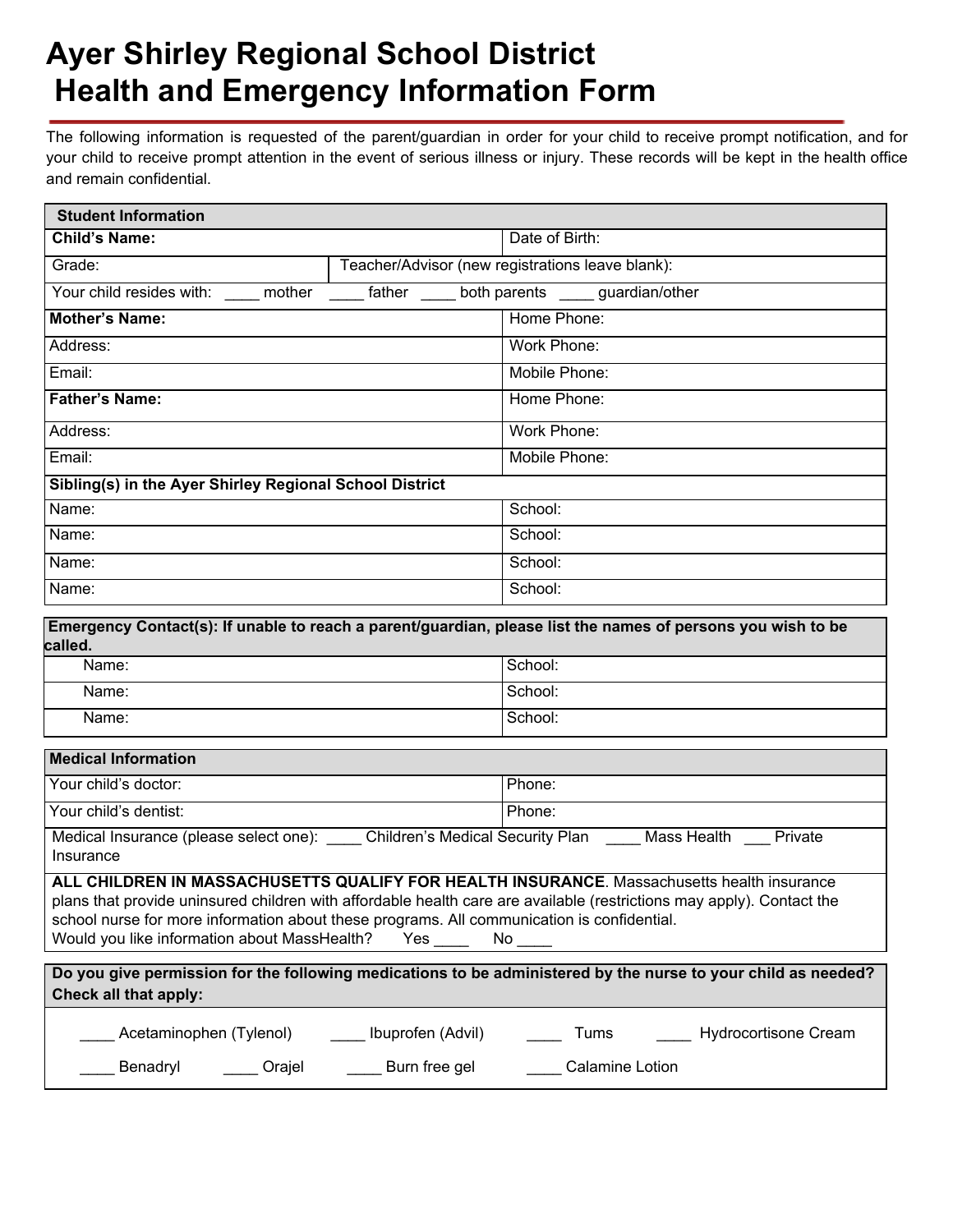| <b>Medical History:</b><br>Is your child being treated for any of the following conditions? |                                                                   |                                                                                   |                                                                                                      |  |  |
|---------------------------------------------------------------------------------------------|-------------------------------------------------------------------|-----------------------------------------------------------------------------------|------------------------------------------------------------------------------------------------------|--|--|
|                                                                                             |                                                                   |                                                                                   | _____________ ADD/ADHD_____________ Seizure Disorder _____________ Eye problems                      |  |  |
|                                                                                             |                                                                   | Kidney disease ___________ Diabetes ______________ Heart Condition                |                                                                                                      |  |  |
|                                                                                             |                                                                   | Scoliosis Arthritis Headaches                                                     |                                                                                                      |  |  |
|                                                                                             |                                                                   | Letter Channel and Depression Letter Land Anxiety Letter Library Bipolar Disorder |                                                                                                      |  |  |
|                                                                                             | Asthma (If yes, explain triggers and treatment)                   |                                                                                   |                                                                                                      |  |  |
|                                                                                             | Food Allergies If yes, describe reaction and treatment            |                                                                                   |                                                                                                      |  |  |
|                                                                                             | Stinging Insect Allergy (If yes, describe reaction and treatment) |                                                                                   |                                                                                                      |  |  |
| Other allergies: Specify reaction and treatment                                             |                                                                   |                                                                                   |                                                                                                      |  |  |
|                                                                                             |                                                                   |                                                                                   | Has your child ever been diagnosed with a concussion? ___________ When?_________                     |  |  |
| Does your child wear eyeglasses? YES ________<br>Does your child have hearing loss? YES     |                                                                   | $\overline{NO}$<br>NO                                                             |                                                                                                      |  |  |
|                                                                                             |                                                                   |                                                                                   | Does your child take any medication on a regular basis? If yes, for what reason? List medication(s): |  |  |
|                                                                                             |                                                                   |                                                                                   |                                                                                                      |  |  |
|                                                                                             |                                                                   |                                                                                   |                                                                                                      |  |  |
|                                                                                             |                                                                   |                                                                                   |                                                                                                      |  |  |

**If your child receives any immunizations during the school year, please submit documentation for your child's health record at school. After a Physical Exam or vaccine administration is performed, Physician** Office's do not send this information to the schools, it is the parents responsibility to submit it to your child's **school.**

**Initial : \_\_\_\_\_\_\_\_\_\_\_\_\_\_\_**

**I understand that this information is confidential. However, federal law permits information in the school** health record to be shared with school officials on a "need to know" basis and with a very limited number of **other persons, including those who could help in an emergency. In other circumstances, my consent will be required. I give permission to exchange information with my child's healthcare provider. I understand that I can limit or revoke this consent at any time.**

**Parent/Guardian's Signature\_\_\_\_\_\_\_\_\_\_\_\_\_\_\_\_\_\_\_\_\_\_\_\_\_\_\_\_\_\_\_\_\_\_\_\_\_\_\_\_\_\_\_\_ Date**

**\_\_\_\_\_\_\_\_\_\_\_\_\_\_\_\_\_\_\_**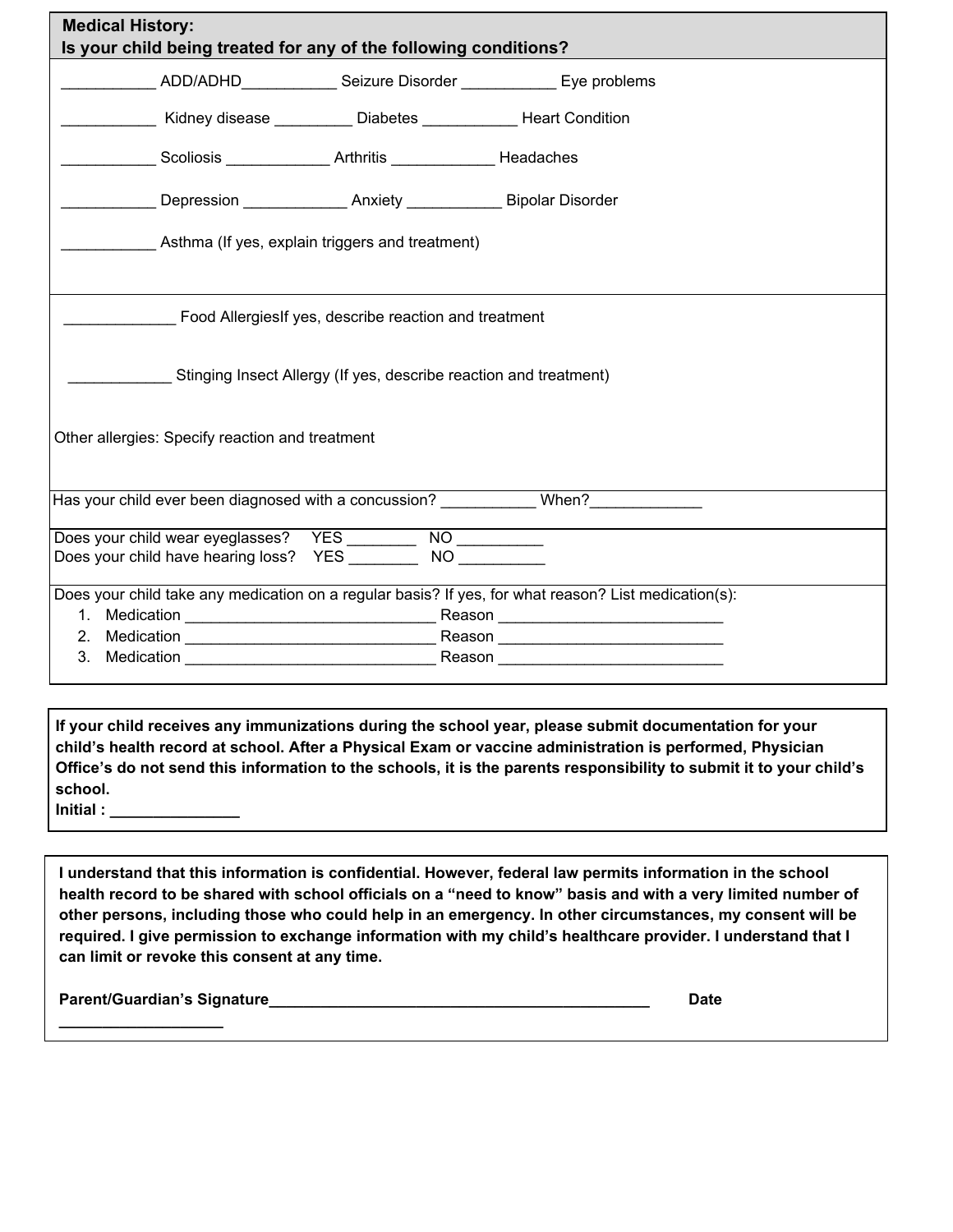

## **Ayer Shirley Regional School District Early Childhood Education Integrated Preschool Option Form**

 **\*Integrated Preschool model to be confirmed prior to start of 2021-2022 school year.**

|                           | Date of Birth:<br><u> 1989 - Andrea Andrew Maria (h. 1989).</u> |
|---------------------------|-----------------------------------------------------------------|
|                           |                                                                 |
| Address:<br><b>Street</b> | City/Town                                                       |
| Telephone #:              | Email Address:                                                  |

Integrated classes must be balanced - please note that the session option you select below will be given serious consideration but is not guaranteed. Enrollment will be confirmed in late spring/early summer.

#### **Age 3-4 years (Child must be 3 years old by 8/31/2021)**

*Please indicate your 1 st and 2 nd choice*

\_\_\_\_\_\_\_\_ Monday - Friday 9:00 – 11:30 (\$300/month) \_\_\_\_\_\_\_\_ Monday - Friday 12:45 – 3:15 (\$300/month)

#### **Age 4-5 years (Child must be 4 years old by 8/31/2021)**

#### *Please indicate your 1 st and 2 nd choice*

\_\_\_\_\_\_\_\_ Monday - Friday 9:00 – 11:30 (\$300/month)

\_\_\_\_\_\_\_\_ Monday - Friday 12:45 – 3:15 (\$300/month)

- The Integrated Preschool Program is for **Ayer and Shirley residents only.**
- A limited number of slots will be available.
	- Selection is NOT on a first come/first served basis.
	- A lottery may be implemented if the number of enrollment requests exceeds state mandated ratios
	- A waiting list will be established also by lottery, if necessary.
- Tuition assistance is available.
	- If you feel you would qualify, please contact the Special Education Office at 978-772-8600 Ext. 1480 for an application. (Income documentation is required)
- Additional sessions may open depending on enrollment numbers.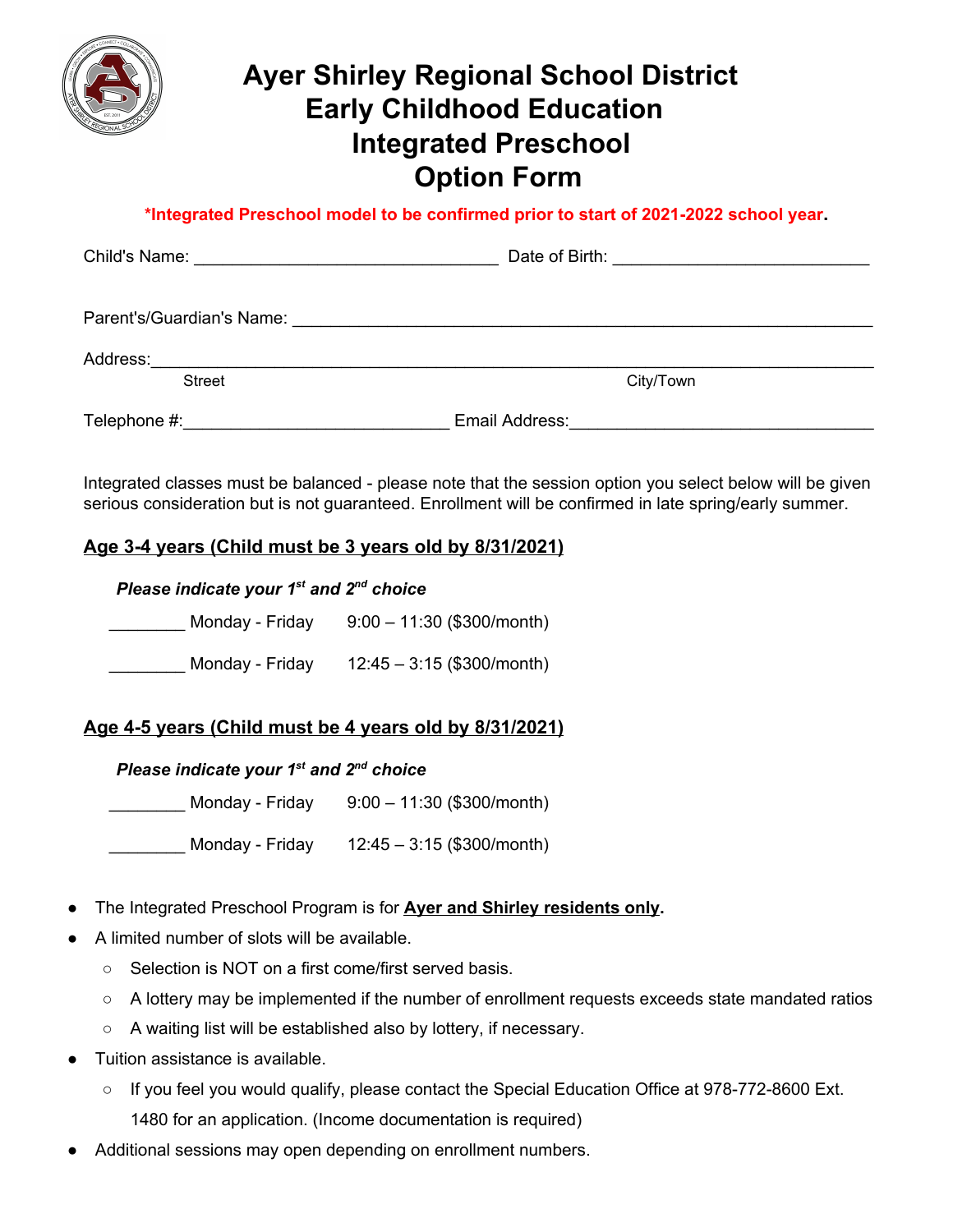**Child's Name: Screening Date: Arrival Time:**



## **Ayer Shirley Regional School District Parent Questionnaire for Preschool Screening**

Dear Parent:

Please take a few moments to introduce your child to us through this questionnaire. **The completed questionnaire is due at the time of registration.**

This form has five parts that ask for information about your child:

- Part 1: Personal background information about your child.
- Part 2: Health information about your child.
- Part 3: Self-Help Development about your child's ability to care for him/herself.
- Part 4: Social Development about how your child behaves with other people.
- Part 5: **Other Information**

Please read through the form and respond to all items as carefully as you can. You are an important source of information about your child. The information and answers that you provide enable us to better understand the whole child. Information shared on this questionnaire will remain confidential and will only be shared with your child's classroom teacher and specialist teachers. We greatly appreciate your time in completing this form and look forward to working with you and your child.

| Name Child will be using in School (nickname): _________________________________    |  |                                     |  |
|-------------------------------------------------------------------------------------|--|-------------------------------------|--|
|                                                                                     |  | Gender: _______ Female _______ Male |  |
| <b>Parent Information</b>                                                           |  |                                     |  |
| Person completing this survey:_______Mother______Father______Guardian_____Caregiver |  |                                     |  |
| Other (specify)                                                                     |  |                                     |  |
| Mr/Mrs/Ms/Other:                                                                    |  |                                     |  |
| Name (First/Last)                                                                   |  |                                     |  |
| <b>Street Address:</b>                                                              |  |                                     |  |
| City, State, Zip:                                                                   |  |                                     |  |
| Home Phone:                                                                         |  |                                     |  |
| Cell Phone:                                                                         |  |                                     |  |
| Email for school contact:                                                           |  |                                     |  |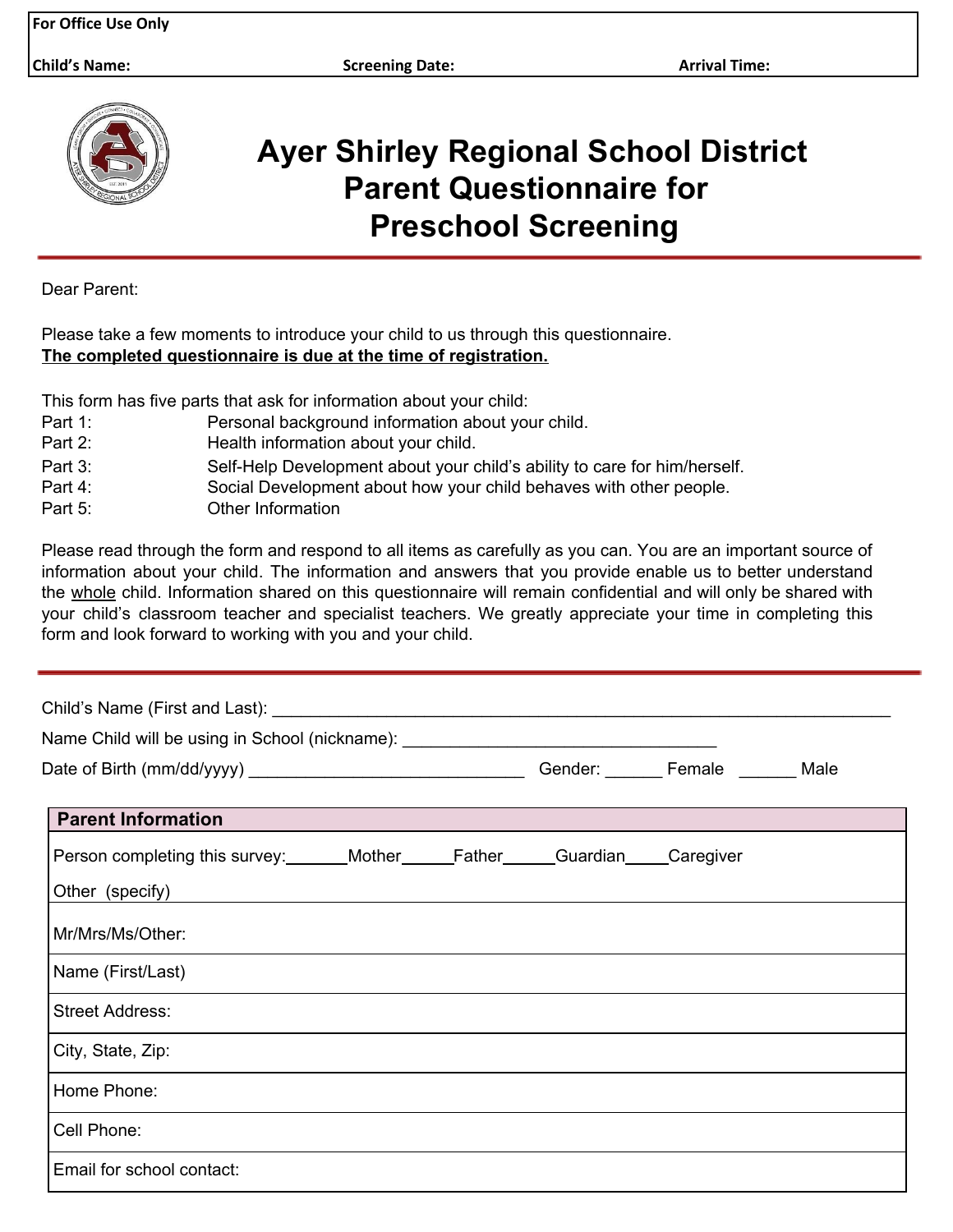## **Part 1: Personal Information Living Situation:** 1. Who does your child live with? (Check all that apply) \_\_ Mother \_\_ Father \_\_ Stepmother \_\_ Stepfather \_\_ Mother's Partner \_\_ Father's Partner \_\_ Grandmother \_\_ Grandfather \_\_ Other relative (specify) \_\_\_\_\_\_\_\_\_\_\_\_\_\_\_\_\_\_\_\_\_\_\_\_\_\_ 2. Is there anything else you would like us to know about your child's living situation?

#### **Siblings**

Does your child have brothers or sisters? \_\_\_\_\_ No \_\_\_\_\_ Yes (please list below)

My child's birth order in the family is \_\_\_\_\_\_ out of \_\_\_\_\_\_ children.

| Name of brother/sister | Age | Name of School Attending | Does this child live at home with your kindergartner? |
|------------------------|-----|--------------------------|-------------------------------------------------------|
|                        |     |                          |                                                       |
|                        |     |                          |                                                       |
|                        |     |                          |                                                       |
|                        |     |                          |                                                       |

#### **School Situation:**

|  |  |  |  | 1. What are your concerns about your child's schooling? |
|--|--|--|--|---------------------------------------------------------|
|--|--|--|--|---------------------------------------------------------|

2. Has your child attended a preschool/daycare? No Yes (if no, skip to next section)

If yes, for how long? (years/months)

What is the name and location of your child's preschool/daycare?

May we have permission to contact the previous teacher/daycare provider? \_\_\_ Yes \_\_\_ No

If yes, please sign and date below:

Signature Date **Date** 

#### **Home Situation:**

1. How often have you moved in the last 5 years?

2. Are there any major life events that have impacted your child and caused you concern? (If yes, explain)

\_\_\_\_\_\_\_\_\_\_\_\_\_\_\_\_\_\_\_\_\_\_\_\_\_\_\_\_\_\_\_\_\_\_\_\_\_\_\_\_\_\_\_\_\_\_ \_\_\_\_\_\_\_\_\_\_\_\_\_\_\_\_\_\_\_\_\_\_\_\_\_\_\_\_\_\_\_\_\_

My child's strengths are: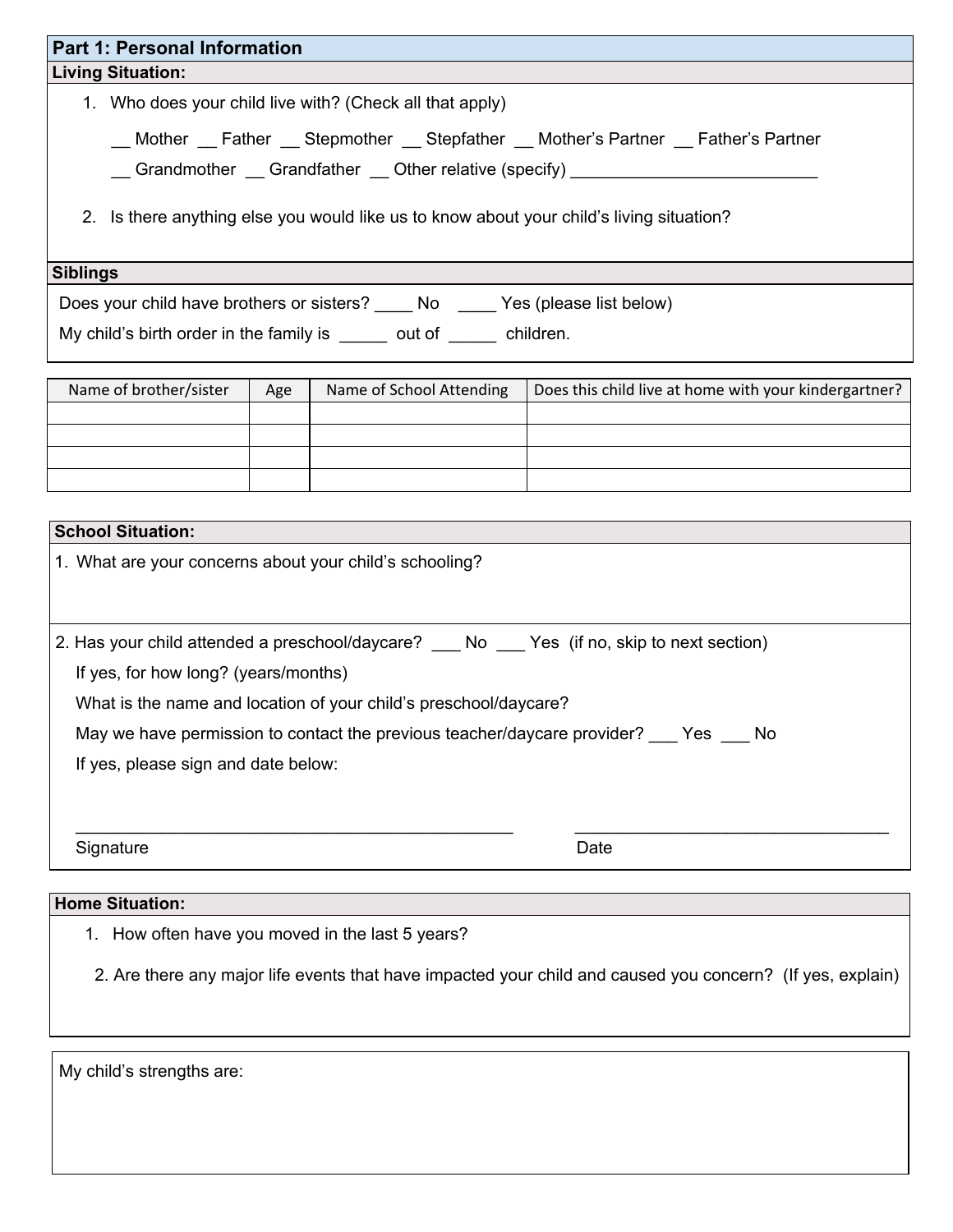| <b>Part 2: Developmental History</b>                                                                                                                                                                                                                                                                                                       |
|--------------------------------------------------------------------------------------------------------------------------------------------------------------------------------------------------------------------------------------------------------------------------------------------------------------------------------------------|
| <b>Birth Information:</b>                                                                                                                                                                                                                                                                                                                  |
| 1. Was the child a full term baby? _______ Yes ________ No                                                                                                                                                                                                                                                                                 |
| 2. Were there any complications with the pregnancy or birth? _____ Yes _____ No<br>If yes, explain:                                                                                                                                                                                                                                        |
| <b>Medical/Health Information</b>                                                                                                                                                                                                                                                                                                          |
| 1. Did your child receive Early Intervention Services? ______ Yes ______ No<br>If yes, with whom?                                                                                                                                                                                                                                          |
| 2. Has your child seen an optometrist or ophthalmologist? ______ Yes ______ No<br>3. Does your child wear glasses? ______ Yes ______ No<br>4. Do you suspect your child has a vision problem?<br>If yes, explain:<br>5. Do you suspect your child has a hearing problem?<br>If yes, explain:                                               |
| 6. Is your child under the care of an audiologist or ear, nose and throat (ENT) specialist? ___ Yes ___ No<br>7. Has your child had frequent ear infections? ______ Yes ______ No<br>8. Has your child had ear tubes inserted? ______ Yes ______ No<br>If yes, at what age(s)?<br>9. Does your child speak loudly? ______ Yes ______ No    |
| 10. Does your child have a significant medical history due to an accident, illness or medical condition?<br>If yes, please describe:<br>11. Has your child ever been hospitalized? ______ Yes ______ No<br>If yes, please describe:                                                                                                        |
| 12. Does your child take prescription medications on a routine, daily basis? _____ Yes _____ No<br>If yes, please list:<br>13. Does your child have any allergies? _____ Yes _____ No<br>If yes, please list:<br>14. Does your child have an EPIPEN? _____ Yes _____ No<br>15. Does your child use an asthma inhaler? ______ Yes ______ No |
| 16. Has your child ever had a special assessment for: (please circle, if applicable)<br><b>Educational exam</b><br><b>Psychological</b><br><b>Neurological</b><br>If your child had any exams above, please describe the reason:<br>Name and location of person(s) who administered the exam:                                              |
| 17. May we have permission to contact your child's medical provider, as needed? ___ Yes ___ No<br>If yes, please sign below:                                                                                                                                                                                                               |
| Signature<br>Date                                                                                                                                                                                                                                                                                                                          |
| Medical Provider's Name:<br>Phone Number:                                                                                                                                                                                                                                                                                                  |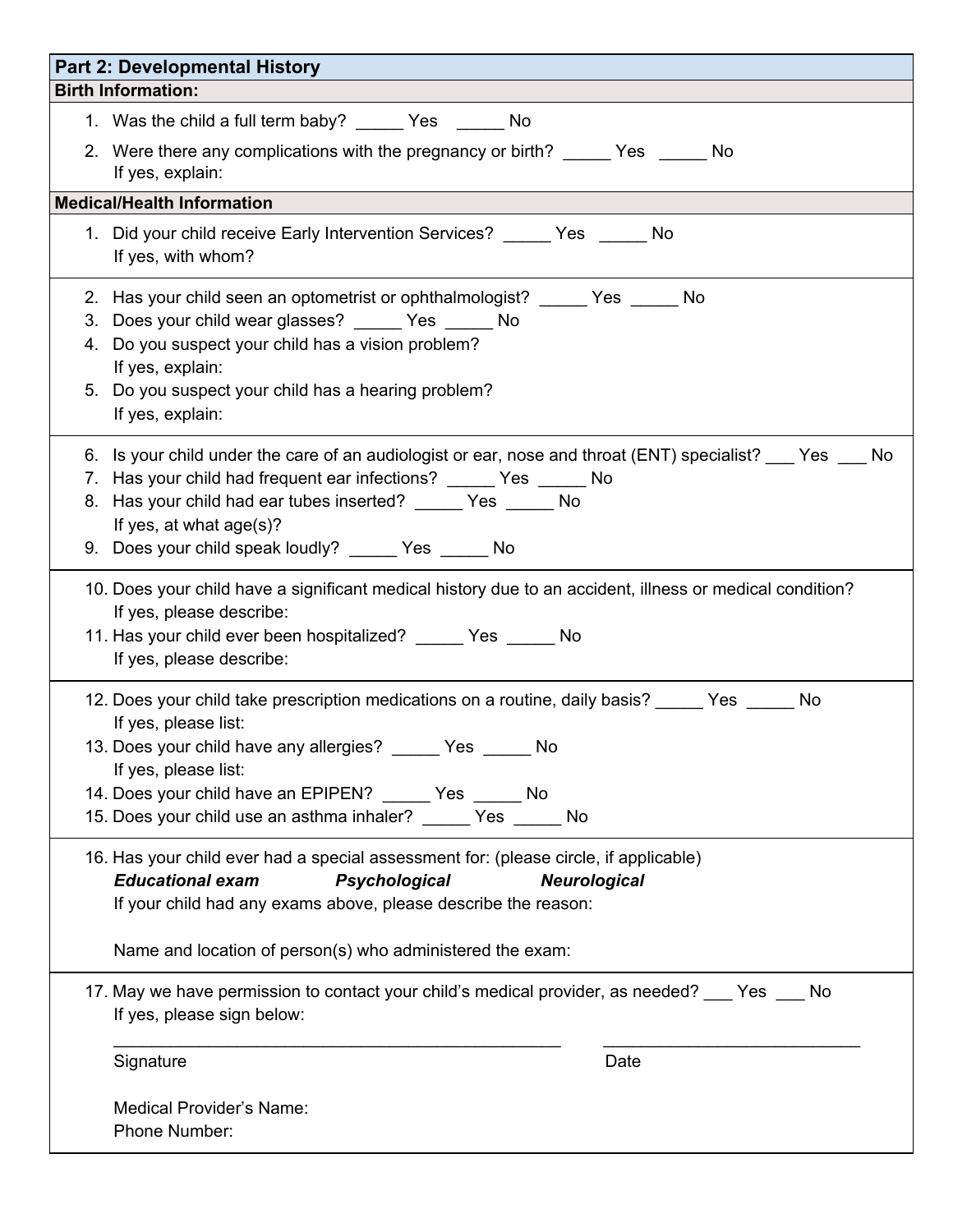|    | <b>Speech/Language Information:</b>                                                                                                                              |
|----|------------------------------------------------------------------------------------------------------------------------------------------------------------------|
|    | 1. My child has had a speech and language evaluation. ______ Yes No<br>If yes, did he/she receive therapy? ______ Yes ______ No If yes, for how long? __________ |
|    | 2. My child currently receives speech and language therapy. _____ Yes _____ No                                                                                   |
|    | Therapist's name/agency:                                                                                                                                         |
|    | 3. My child is generally understood by people outside the family. ______ Yes ______ No                                                                           |
|    | 4. I find myself restating what my child has said to others. ______ Yes ______ No                                                                                |
|    | <b>Motor Information:</b>                                                                                                                                        |
|    | 1. My child can independently: (check all that apply)                                                                                                            |
|    | ____ Throw or catch a ball _______ Hop on one foot ______ Hop on two feet                                                                                        |
|    | <b>Example 1 Balance on one foot for 3-5 seconds</b>                                                                                                             |
|    | ____ Go up stairs with alternating feel _____ Go down stairs with alternating feet                                                                               |
|    | 2. My child has had a physical therapy evaluation. ______ Yes ______ No                                                                                          |
|    | If yes, did he/she receive therapy? ______ Yes ______ No If yes, for how long? ________                                                                          |
|    | 3. My child currently receives physical therapy ______ Yes ______ No                                                                                             |
|    | Therapist's name/agency:                                                                                                                                         |
|    | <b>Sensory Information:</b>                                                                                                                                      |
|    | 1. My child is fearful of loud noises. _______ Yes ______ No                                                                                                     |
|    | 2. My child does not like crowds. No Yes No                                                                                                                      |
| 3. | My child is a picky eater (does not like certain food textures, colors, etc.) _____ Yes _____ No                                                                 |
|    | 4. My child becomes overwhelmed in new situations. ______ Yes _____ No                                                                                           |
|    | 5. Certain clothing (tags, different materials, etc.) bother my child. ______ Yes _____ No                                                                       |
|    | <b>Fine Motor Information:</b>                                                                                                                                   |
|    | 1. My child can hold a crayon to color and draw with it. _______ Yes ______ No                                                                                   |
|    | 2. My child can string beads. ______ Yes _____ No                                                                                                                |
| 3. | My child can snip with scissors. _______ Yes _______ No                                                                                                          |
| 4. | My child can copy a horizontal line, a vertical line and a circular shape. _____ Yes _____ No                                                                    |
| 5. | My child has had occupational therapy and/or sensory evaluation. ______ Yes ______ No                                                                            |
|    | If yes, did he/she receive therapy? ______ Yes ______ No If yes, for how long? ____________________                                                              |
|    | 6. My child currently receives occupational therapy. _____ Yes _____ No                                                                                          |
|    | Therapist's name/agency:                                                                                                                                         |
|    |                                                                                                                                                                  |
|    | <b>Attention and Behavior Information:</b>                                                                                                                       |
|    | 1. My child gives eye contact to the person speaking. ______ Yes ______ No                                                                                       |
|    | 2. My child sticks to one activity for at least 5 minutes at a time (not including computer/TV) ___ Yes___No                                                     |
| 3. | My child perseveres or excessively over-focuses on things or ideas. ______ Yes _____ No                                                                          |
| 4. | My child has been diagnosed with ADD or ADHD. ______ Yes _____ No                                                                                                |
| 5. | Are there challenges with behavior management at home? _______ Yes _______ No                                                                                    |
|    | 6. If yes, what is the most effective in establishing acceptable behavior:                                                                                       |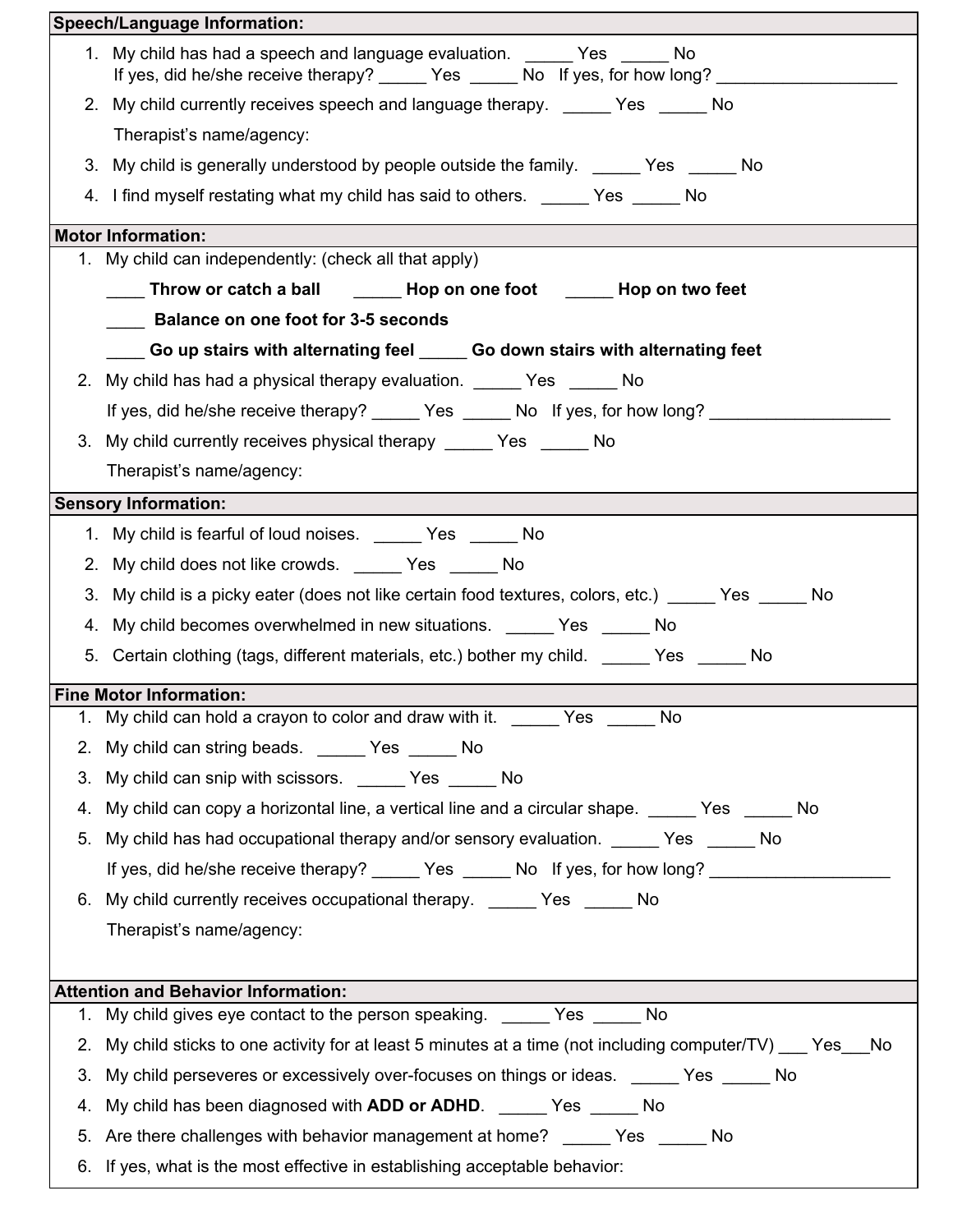|    | Part 3: Self-Help Information                                                                                                     |
|----|-----------------------------------------------------------------------------------------------------------------------------------|
|    | 1. My child can <i>independently</i> : (check all that apply)                                                                     |
|    | ___ Put away toys<br>____ Hang up coat                                                                                            |
|    | Zip clothing<br>Button clothing                                                                                                   |
|    | Follow a 2-step direction<br>___ Clean up a spill                                                                                 |
|    | Put shoes on correct feet<br>____ Completely get dressed                                                                          |
|    | Blow or wipe nose without being asked<br>Take care of all toileting needs                                                         |
|    | ___ Unscrew jar lids or bottle caps<br>Ask an adult for help, when needed                                                         |
|    | 2. Is your child toilet-trained? ______ Yes _____ No                                                                              |
|    | If yes, for how long?                                                                                                             |
|    | <b>Part 4: Behavior and Social Development Information</b>                                                                        |
| 1. | My child initiates play with other children. No No                                                                                |
|    | 2. My child has opportunities to play with other<br>children his/her own age. ______ Yes _____ No                                 |
|    | 3. My child easily separates from parents _______ Yes ______ No                                                                   |
|    | 4. My child is able to take turns. _______ Yes _______ No                                                                         |
| 5. | My child gets along well with other children. _______ Yes ______ No                                                               |
| 6. | My child is fearful/anxious and worries a lot. ______ Yes ______ No                                                               |
| 7. | Does your child exhibit any serious behavior problems? (Check all that apply)                                                     |
|    | Lefiance of adults/non compliant Nettler Excessive, long-lasting tantrums<br>Aggressive/violent behavior towards others<br>Biting |
|    | Other:                                                                                                                            |
|    | 8. What is your child's reaction to stress? (Check all that apply)                                                                |
|    | ______ Cries ________ Headache _______ Bites _______ Stomach Ache                                                                 |
|    | Other:                                                                                                                            |
|    | 9. Are there challenges with behavior management at home? ______ Yes ______ No                                                    |
|    | 10. If yes, what is the most effective in establishing acceptable behavior:                                                       |
|    |                                                                                                                                   |
|    |                                                                                                                                   |
|    | <b>Part 5: Other Information:</b>                                                                                                 |
|    |                                                                                                                                   |
|    | Please estimate how much 'screen time' your child experiences per week. _________ hrs _______<br>min                              |
|    | Is there any additional information that you would like to share about your child?                                                |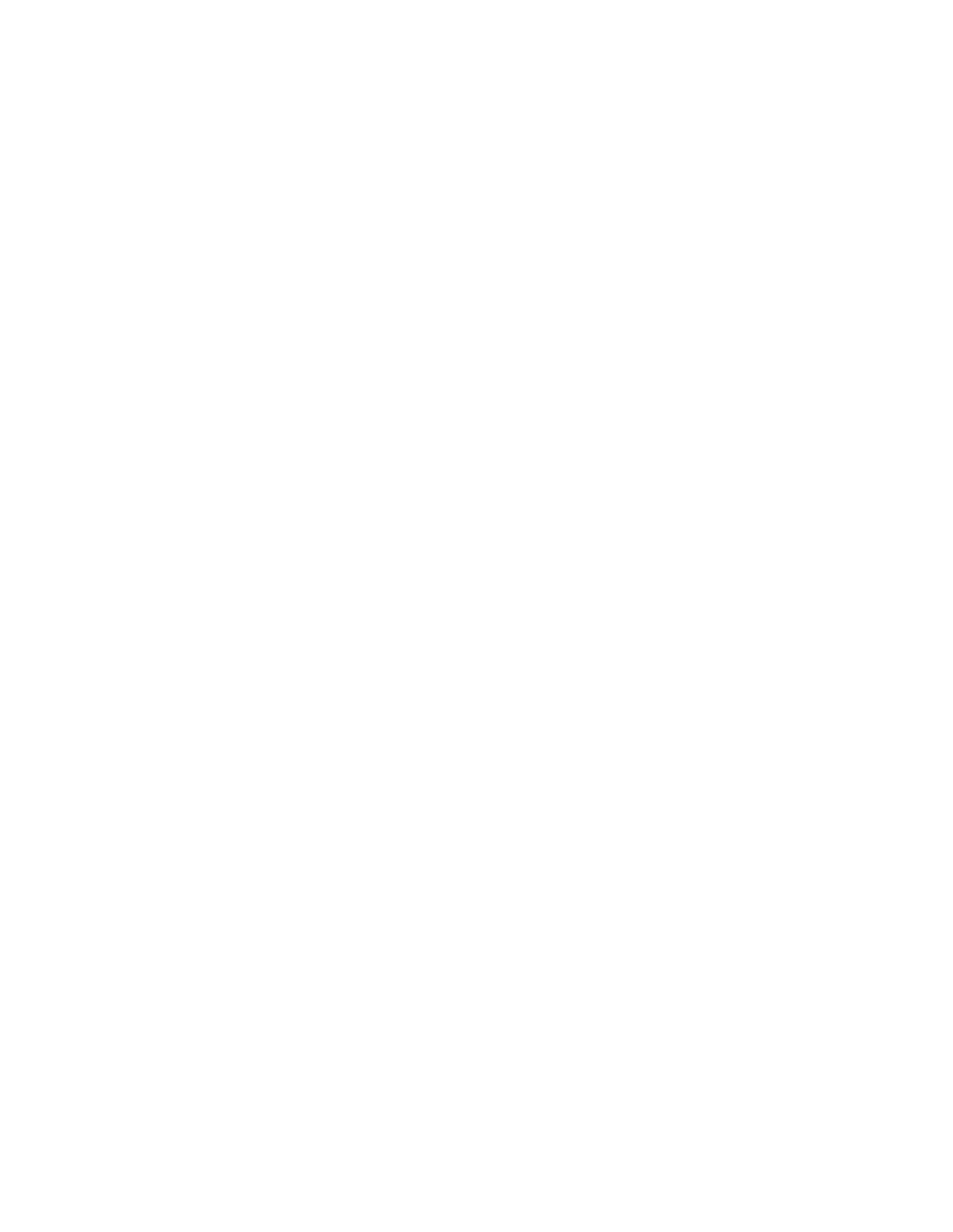

## Getting Started: What should I download first?

**For Parents** 

Footsteps2Brilliance is designed to encourage and support self-directed learning. Your child can explore any part of the program and experience success. By downloading and removing books and games from a variety of levels and series, you can keep your child engaged and motivated. Here are recommendations to get started:

| <b>Your Child</b>   | <b>Best Level for</b><br>Your Child* | <b>Recommended Series to Download First*</b>      |
|---------------------|--------------------------------------|---------------------------------------------------|
|                     |                                      | Karaoke Nursery Rhyme book series                 |
| Age 2 to 3          | <b>Red Level</b>                     | Factory Floor (Red Level: Logic and Reasoning)    |
|                     |                                      | My Doodle Pad (Red Level: My Writing)<br>✓        |
|                     |                                      | ALPs book series<br>✓                             |
| Age 4 to 5          | <b>Red Level</b>                     | Letters and Sounds game series (Red Level)        |
|                     |                                      | Create a Book (Red Level: My Writing)<br>✓        |
|                     |                                      | Better Letters games (Red Level: My Writing)<br>✓ |
|                     |                                      | Mega Mouth Decoders 1 book series                 |
| Kindergarten        | <b>Red Level</b>                     | Word Work game series (Red Level)                 |
|                     |                                      | Create a Book<br>✓                                |
|                     |                                      | Alphabet Animals book series<br>✓                 |
| <b>First Grade</b>  | <b>Yellow Level</b>                  | Word Work game series (Yellow Level)              |
|                     |                                      | My Journal (Yellow Level)                         |
| <b>Second Grade</b> |                                      | Aesop's Fables book series<br>✓                   |
|                     | <b>Blue Level</b>                    | Language Skills game series (Blue Level)          |
|                     |                                      | My Journal (Blue Level)                           |

\*Keep in mind that books and games from other levels may engage your child's interest and creativity. Encourage your child to explore.

#### How do I download and remove content?